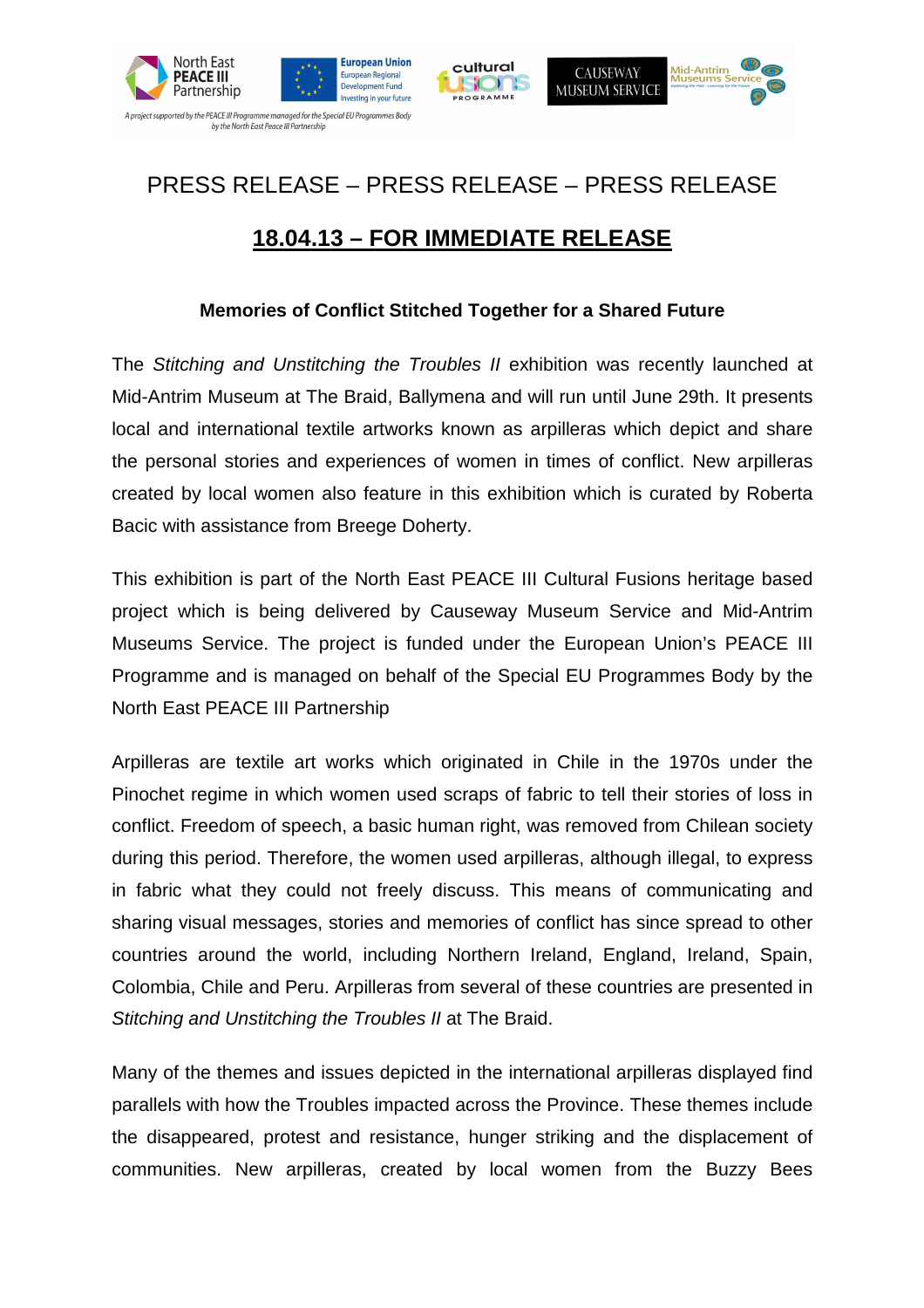



A project supported by the PEACE III Programme managed for the Special EU Programmes Body by the North East Peace III Partnership

(Glenarm), Stitch and Bitch, (Carnlough), Focus on Family (Coleraine), Fab Femme (Ballymoney) and Glenmona Resource Centre explore the impact of the Troubles in their area but also themes relating to a shared future. Work displayed by artist Sonia Copeland illustrates the fragility of peace in present day Northern Ireland. A large quilt completed in 1992 by Women Together emphasises the power of justice, equality, solidarity and peace, which have each been important elements in the progressing of peace across the Province.

cultural

PROGRAMM

**ISIONS** 

Mid-Antrim

**CAUSEWAY** 

**MUSEUM SERVICE** 

Stitching and Unstitching the Troubles II is the second exhibition to be jointly delivered by Mid-Antrim and Causeway Museum Services as part of the Remembering the Troubles project. The first of these exhibitions was presented in Coleraine Town Hall in September 2012 during which many local groups visited. Since then, arpillera making workshops hosted by Deborah Stockdale have been delivered, facilitating the creation of the new work now displayed in The Braid.

Tours and workshops led by curator Roberta Bacic supporting engagement with Stitching and Unstitching the Troubles are now available to interested groups but a booking system is in place. On May  $22<sup>nd</sup>$ , tours of this exhibition will be delivered from 2pm to 3pm, and from 3pm to 4pm a film entitled Through the Eye of the Needle will be screened for Community Relations Week. This film explores the embroideries created by Esther Nisenthal Krinitz who used this textile process to tell us stories of survival during the Holocaust.

To find out more, visit www.thebraid.com. To book a place for the film screening or for a Stitching and Unstitching the Troubles II exhibition tour and workshop, please email noreen.mullan@ballymena.gov.uk or call 028 2563 5925

Maria Cagney Access Officer Mid-Antrim Museums Service T: 028 2563 5926

OR

Leisa Duffy Communications Assistant North East PEACE III Partnership